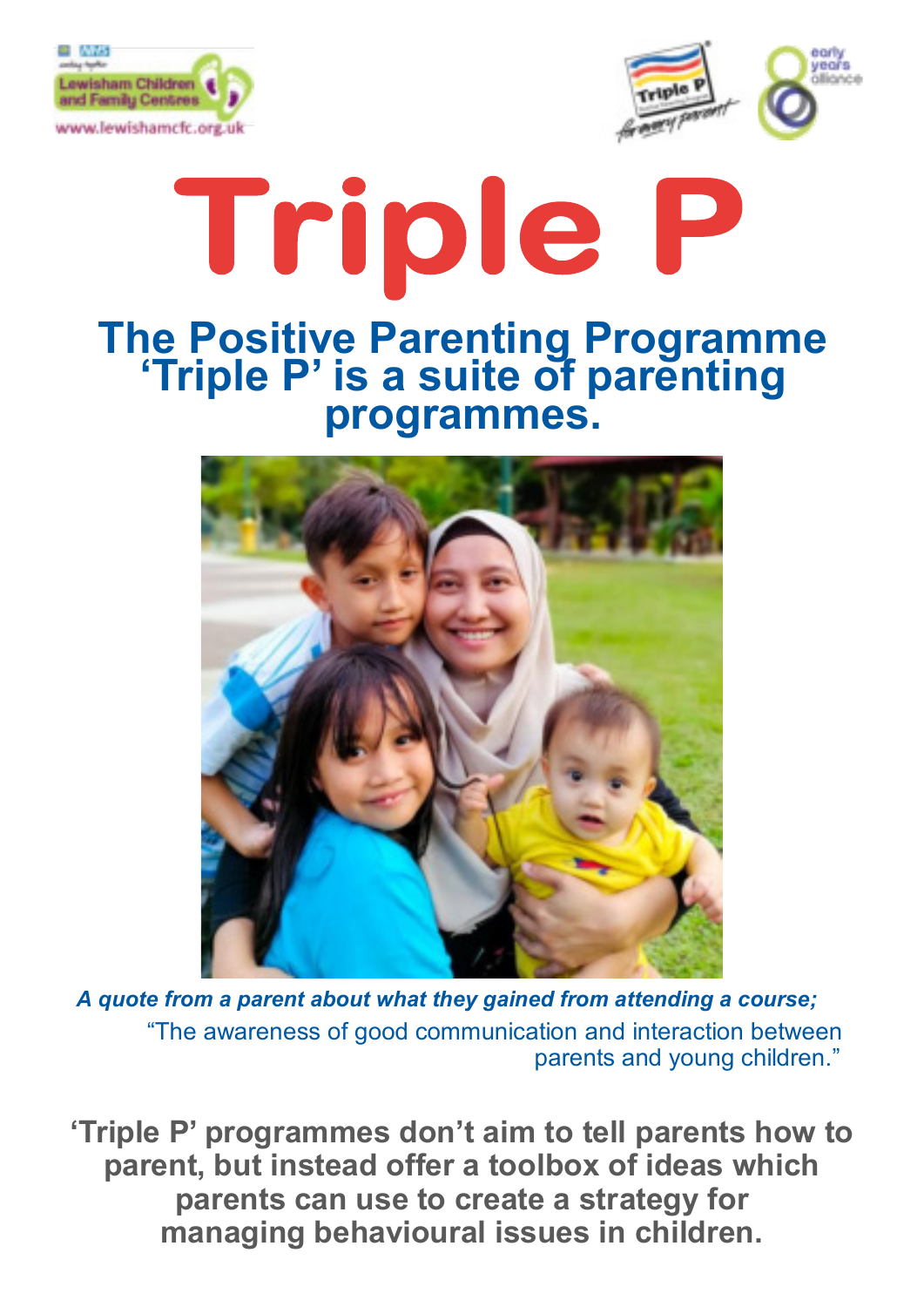

# **Our Triple P offer**

- **Universal Triple P blogs and Tip sheets** - found on our website
- **Triple P Discussion group**
- **Triple P Group - Positive Approaches to Parenting**
- **1:1 Feeling Positive about Parenting Sessions**

# **WHAT IS A TRIPLE P DISCUSSION GROUP?**

Triple P Discussion Groups are online and face to face workshops for parents or carers of children aged 18 months - 8 years. The Triple P Discussion Groups include a series of 5 themed stand alone 2 hour workshops, where parents have discussions to look for resolutions to commonly encountered parenting problems.

The workshops provide an overview of positive parenting principles and benefit those where concerns are about low-key or mild to moderate behavioural issues.

#### **THE 5 DISCUSSION GROUP TOPICS**

- Dealing with disobedience getting your children to follow instructions
- Managing fighting and aggression
- Developing good bedtime routines
- Hassle Free Shopping

### *A quote from a parent;*

No referral needed. Book via our [website,](https://www.lewishamcfc.org.uk/timetable/)  or see back page for details.



"The non judgemental supportive space created by the facilitators and other parents felt normalising and reassuring of my parenting concerns. The honest interactions with other parents was my favourite part of the process.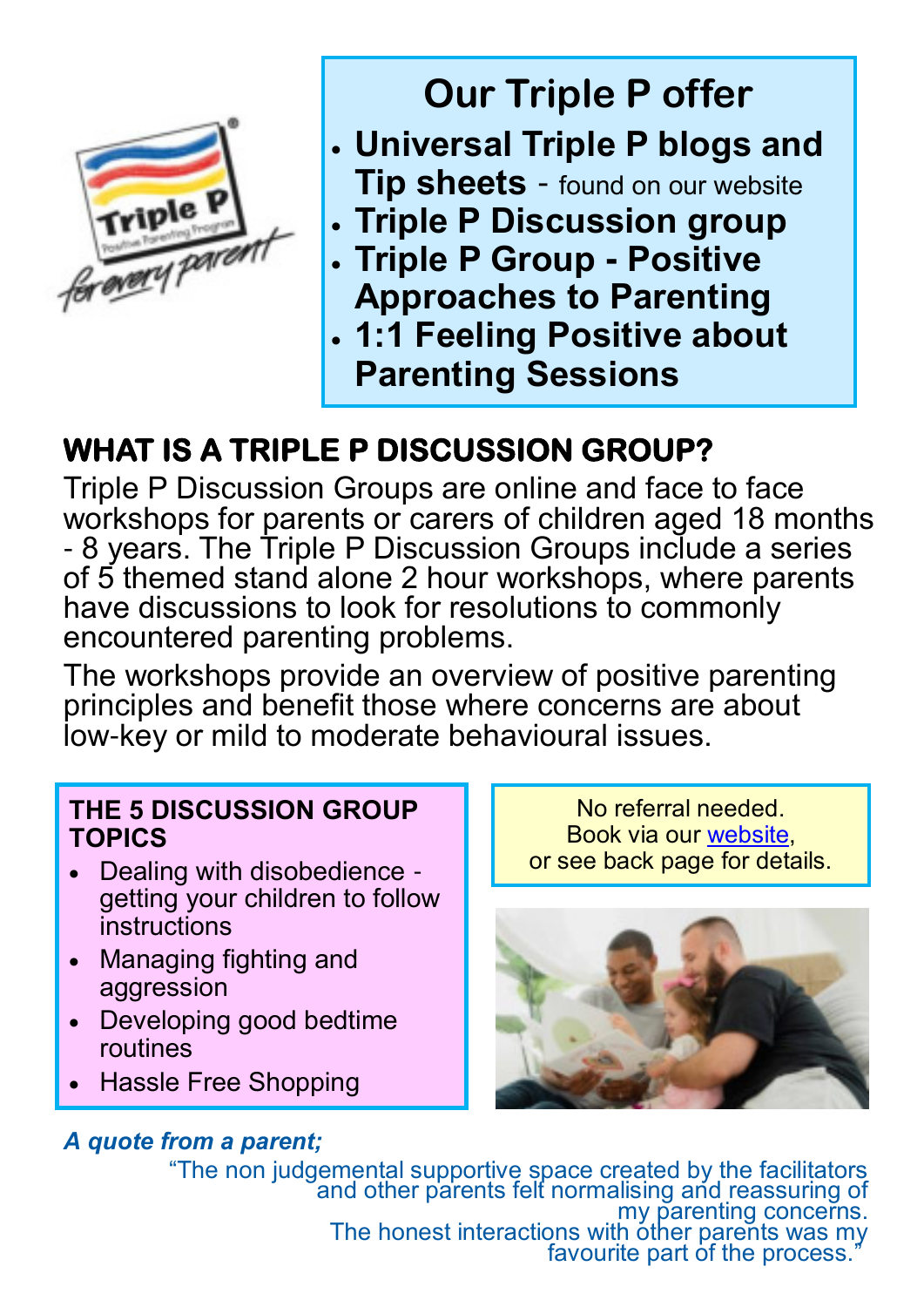"A very rewarding course. It highlighted the importance of how to tackle/mange my child's behaviour."

#### *Quote from a parent*

# **WHAT IS TRIPLE P GROUP - POSITIVE APPROACHES TO PARENTING?**

Triple P Group - Positive Approaches to Parenting, is a face to face or online programme for parents or carers of children aged 2-10 years. it is a broad-based parenting intervention where parents actively participate in a range of exercises to help manage their child's behaviour.

# **The sessions are delivered over six - eight weeks:**

- Four  $\bar{x}$  2 hour group sessions
- Three x 20 minute individual consultations to assist parents with independent problem solving while they are practising the skills at home.

Referral Only, parents can self-refer by emailing bookings@lewishamcfc.org.uk see back page for details.

#### **WHAT IS COVERED IN SESSIONS WITH PARENTS?**

- **Session 1:**  Why children behave as they do.
- **Session 2:**  Helping children develop - Encouraging good behaviour and prevent misbehaviour
- **Session 3:**  Strategies for managing misbehaviour
- **Session 4:**  Planning ahead for high-risk situations
- **Session 5-7:**  1:1 Sessions to support the use of new positive parenting strategies and review goals.

# **1:1 FEEL POSITIVE ABOUT PARENTING SESSIONS**

Feel Positive about Parenting is a 1:1 appointment with a Parenting Practitioner where advice is given on ways to help them manage minor behavioural issues.

During the appointment the practitioner introduce parents to strategies from a range of Triple P tip sheets to work through.

Where these are not appropriate for the need of the family, parents will be referred into a Triple P Programme or other internal or external services.

No referral needed. Book via our [website,](https://www.lewishamcfc.org.uk/timetable/) or see back page for details.